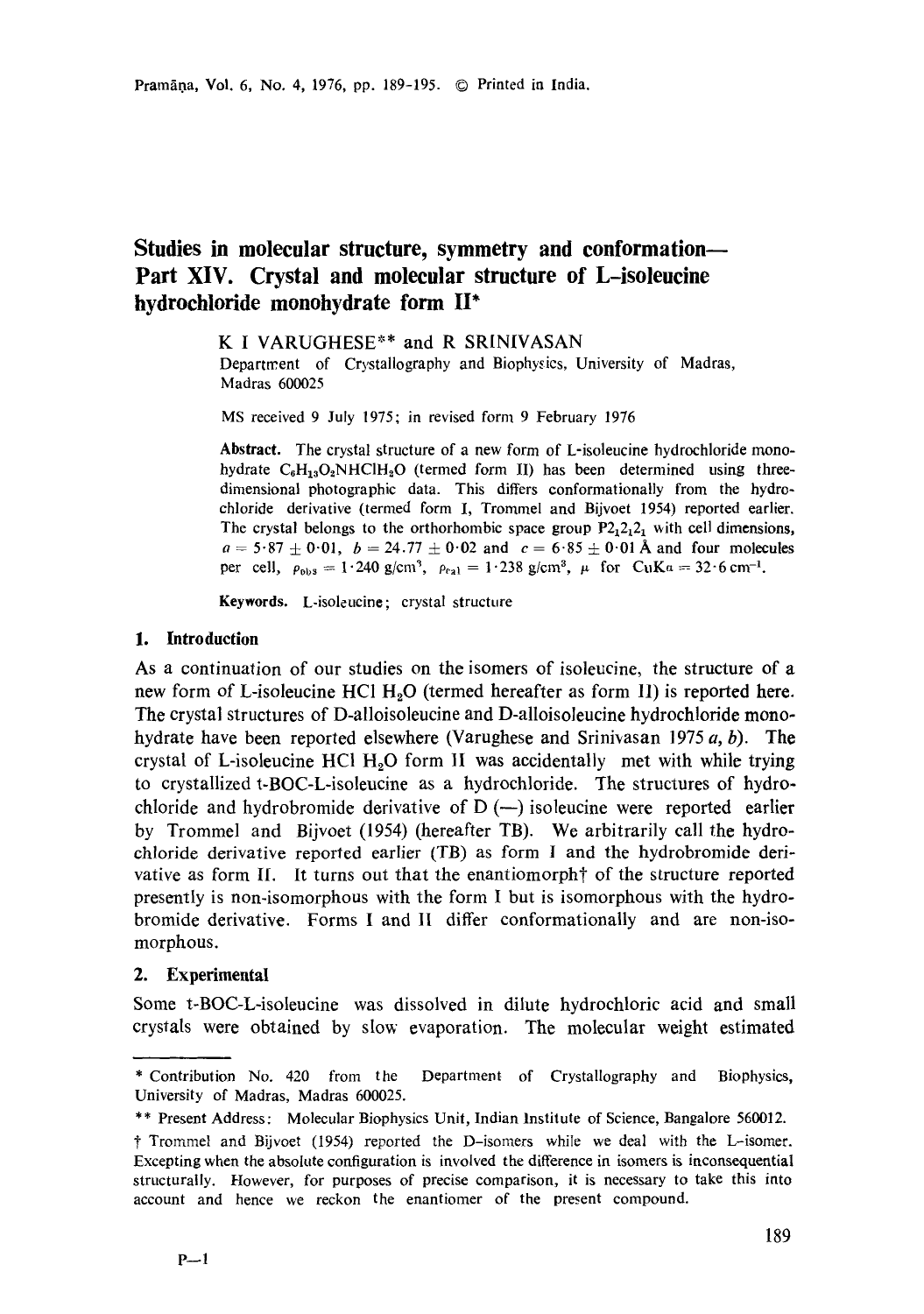from the density did not agree with the formula of t-BOC-L-isoleucine HCI and suggested that crystals might be L-isoleucine HCl  $H_2O$ . But the cell dimensions were significantly different from those of form 1. This raised the possibility of the present crystals being different from form 1. It turned out to be so and the enantiomorph of the present crystal is isomorphous with the hydrobromide derivative of  $D$  (-) isoleucine and is hence termed form II.

A later attempt to crystallize D-isoleucine from dilute hydrochloric acid by slow evaporation yielded crystals of form II. TB obtained crystals of form I by adding concentrated hydrochloric acid to a suspension of D-isoleucine in acetone and allowing the solution to evaporate slowly over soda lime *in racuo.* They also accidentally found that the crystals of hydrochloride obtained by  $96\%$  alcoholic solution was isomorphous with hydrobromide derivative and the crystals were unstable.

The three-dimensional intensity data were collected from multiple film equiinclination Weissenberg photographs. Layers 0 to 3 were collected about both a and c axes with CuKa radiation. Intensities were estimated visually and were corrected for Lorentz, polarisation and spot shape (Phillips 1954) factors. Absorption corrections were neglected ( $\mu t \sim 0.3$ ). A total of 776 reflections were observed which is about  $57\%$  of the total reflections accessible to the copper sphere. The two sets of data were brought to a single scale by correlating the data using 360 common reflections by the method of Rollett and Sparks (1960) and the disf crepancy factor for  $F$ 's for the two sets of data is  $0.11$ .

# **3. Determination and refinement of the structure**

The isomorphism of the prepent structure with D-isoleucine HBr  $H_2O$  (TB) was not detected in the beginning and hence the structure was determined by the heavy atom method. At this stage the comparison of the coordinates with those of D-isoleucine HBr  $H_2O$  (TB) showed the two are isomorphous. However, the work was continued since the accuracy of the present structure determination may be expected to be higher as the earlier work on the hydrobromide derivative was done with two-dimensional data and consequently standard deviations in bond lengths  $(0.05 \text{ Å})$  and angles  $(10^{\circ})$  were reported to be large.

Three cycles of least squares full matrix refinement with isotropic temperature -actors using the program of Gantzel, Sparks and Trueblood (1961) brought the R factor to 0.14. Though the hydrogens were located from a difference electron density map, the hydrogens H  $(8)$ , H  $(10)$  and H  $(13)$  were fixed from stereochemical consideration (see table 2 for symbols of hydrogens) as they did not appear in the difference electron density map. Hydrogens were not refined but were included in the structure factor for further refinement. They were assigned the isotropic temperature factors of the atoms to which they are bonded.

For further refinements anomalous dispersion correction factors for chlorine  $(\triangle f' = 0.348$  and  $\triangle f'' = 0.702$ , Cromer and Liberman 1970) were taken into account. Three cycles of anisotropic refinement brought the R factor to  $0.096$ . Shifts in the parameters in the last cycle were less than  $1/5$ th the standard deviations. Hughes (1941) weighting scheme with  $F_{\text{min}} = 10$  was employed in the refinements.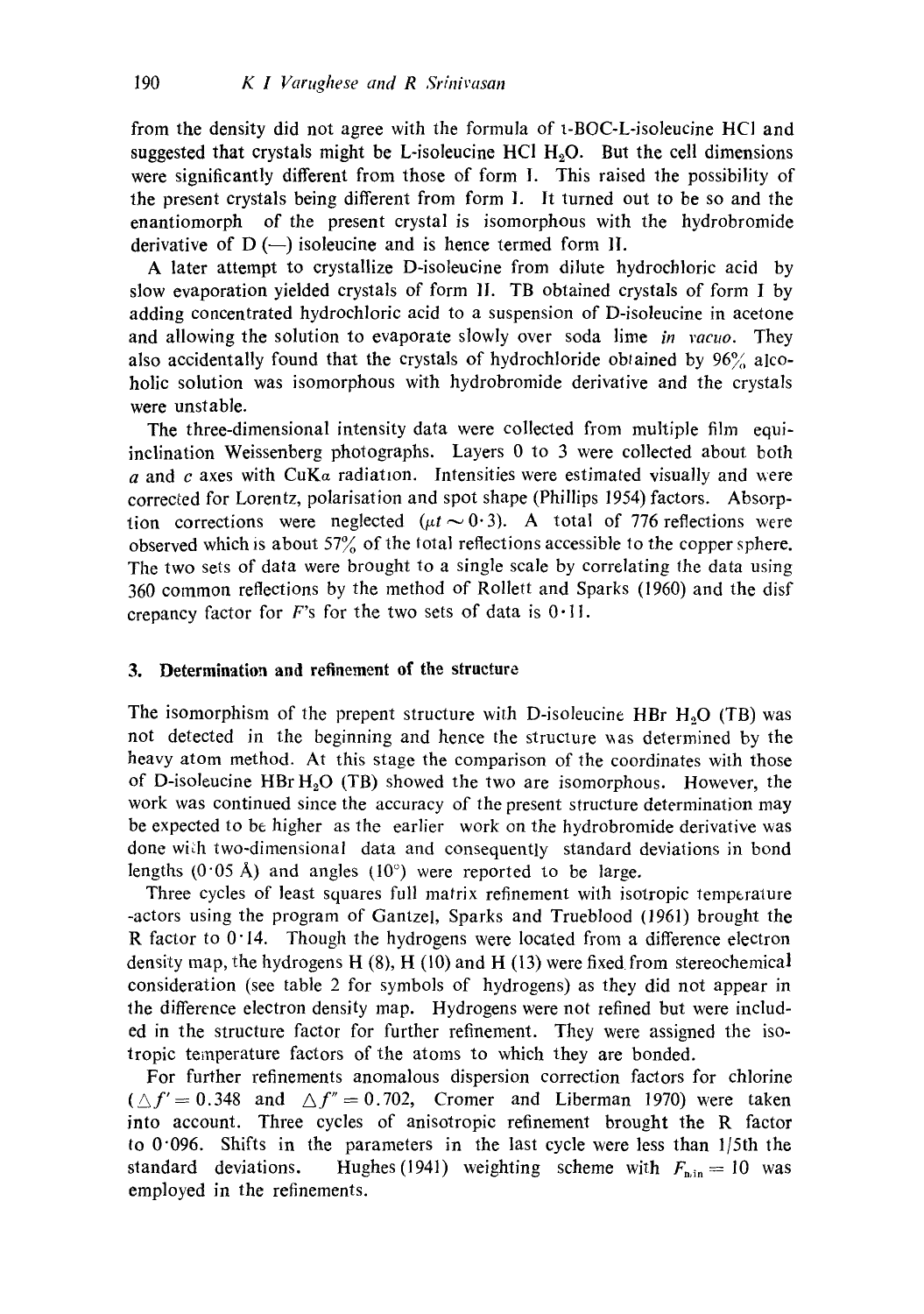Even though the absolute configuration was known to be  $L$  and the appropriate precaution had been taken during indexing (Peerdeman and Bijvoet, 1956; Vaidya and Ramaseshan, 1963) another set of refinement with  $\triangle f''$  sign reversed was carried out for the opposite configuration which gave an R factor of  $0.099$ . The difference in R factor is significant at  $0.005$  level according to the Hamilton's (1965) statistical test. The final positional and thermal parameters are given in table 1 a. Table 1 b gives the positional and thermal parameters of hydrogen atoms. The scattering factors for  $Cl^-$ , O, N, C and H were taken from International Tables for X-ray Crystallography (1962). Observed and calculaled structure factors are available from the authors on request.

# **4. Description of the structure**

# 4.1 *Bond lengths and angles*

The bond lengths and angles with their standard deviations are listed in figure 1. The average standard deviation of the various bonds involving C, N, O is about 0.016 Å and that for bond angles is  $1.1^{\circ}$ . In general, there are no abnormalities in bond lengths and angles.

# 4.2 *Conformation of the molecule"*

The deviation of the amino nitrogen from the mean plane defined by the carboxyl and C<sup>*a*</sup> atoms is 0.310 Å. The  $\psi_1$  and  $\psi_2$  angles (Lakshminarayanan, Sasisekharan and Ramachandran 1967) are 167.1° (12) and  $-11.8$ ° (15). The torsion angles  $x_{11}$  and  $x_{12}$  are 190°8° (12) and 64°5° (10) respectively. The corresponding angles in L-isoleucine HCl H<sub>2</sub>O form I are  $48.4^\circ$  and  $287.5^\circ$  respectively. Thus it can

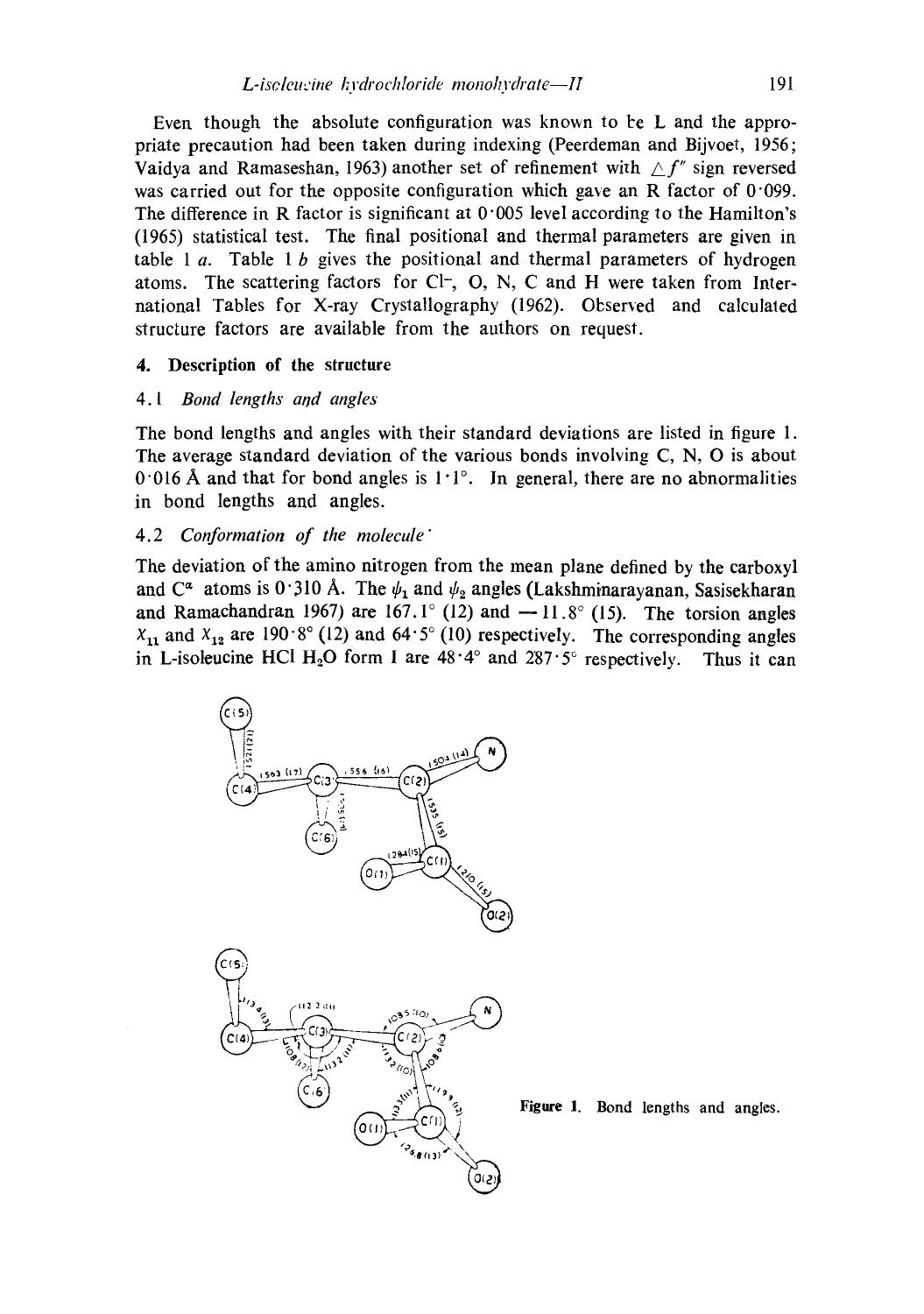| $\Xi$                                                         |                                                                                                                             |             |
|---------------------------------------------------------------|-----------------------------------------------------------------------------------------------------------------------------|-------------|
|                                                               |                                                                                                                             |             |
|                                                               |                                                                                                                             |             |
|                                                               |                                                                                                                             |             |
| leviations.                                                   |                                                                                                                             |             |
|                                                               |                                                                                                                             |             |
|                                                               |                                                                                                                             |             |
|                                                               |                                                                                                                             |             |
|                                                               |                                                                                                                             |             |
| and thermal parameters of non-hydrogen atoms with standard de | e factor is of the form $T = \exp{-(B_1 a^{*2} h^2 + B_2 b^{*2} k^2 + B_3 c^{*2} l^2 + B_1 a^* b^* h k + B_1 a^* c^* l^*)}$ |             |
|                                                               |                                                                                                                             |             |
|                                                               |                                                                                                                             |             |
|                                                               |                                                                                                                             |             |
|                                                               |                                                                                                                             |             |
|                                                               |                                                                                                                             |             |
|                                                               |                                                                                                                             |             |
|                                                               |                                                                                                                             |             |
|                                                               |                                                                                                                             |             |
|                                                               |                                                                                                                             |             |
|                                                               |                                                                                                                             |             |
|                                                               |                                                                                                                             |             |
| $\ddot{\phantom{a}}$                                          |                                                                                                                             |             |
|                                                               |                                                                                                                             |             |
|                                                               | 103 Tempes<br>ĺ                                                                                                             |             |
|                                                               |                                                                                                                             |             |
|                                                               |                                                                                                                             |             |
| The final pos                                                 |                                                                                                                             |             |
|                                                               |                                                                                                                             |             |
| able 1a.                                                      | alues multiplied by                                                                                                         | $b * c * k$ |
|                                                               |                                                                                                                             |             |

| ילייני באים לא האים באים באים באו לא האים האו לא האו לא האו לא האו לא האו לא האו לא האו לא האו לא האו לא האו ל<br>לא האו לא האו לא האו לא האו לא האו לא האו לא האו לא האו לא האו לא האו לא האו לא האו לא האו לא האו לא האו לא ה |            |            |            |           |          |          |             |            |           |
|---------------------------------------------------------------------------------------------------------------------------------------------------------------------------------------------------------------------------------|------------|------------|------------|-----------|----------|----------|-------------|------------|-----------|
|                                                                                                                                                                                                                                 |            | Positional |            |           |          |          | Thermal     |            |           |
| Atom                                                                                                                                                                                                                            |            |            | N          | $B_{11}$  | $B_{22}$ | $B_{33}$ | $B_{12}$    | $B_{13}$   | $B_{33}$  |
|                                                                                                                                                                                                                                 | 0.1979(5)  | 0.1649(1)  | 0.0672(4)  | 369(11)   | 395 (10) | 341 (10) | 18(25)      | $-137(23)$ | 64(21)    |
|                                                                                                                                                                                                                                 | 0.8103(17) | 0.2415(3)  | 0.2292(14) | 489 (39)  | 371 (40) | 414 (43) | 195 (69)    | 12(90)     | 56 (63)   |
| $\frac{1}{2}$                                                                                                                                                                                                                   | 0.8010(18) | 0.1253(4)  | 0.8324(14) | 524 (40)  | 441 (46) | 472 (47) | 226(81)     | $-316(96)$ | 329 (71)  |
| $\frac{1}{2}$                                                                                                                                                                                                                   | 0.8715(17) | 0.1943(4)  | 0.6323(15) | 580 (50)  | 557 (48) | 582 (57) | $-592(88)$  | $-584(90)$ | 539 (84)  |
| $\widehat{c}$                                                                                                                                                                                                                   | 0.7558(20) | 0.1571(4)  | 0.6896(18) | 433 (65)  | 209 (52) | 342 (45) | $-50(75)$   | 190 (89)   | 42 (70)   |
| C(2)                                                                                                                                                                                                                            | 0.5266(18) | 0.1449(4)  | 0.5911(16) | 365 (46)  | 256 (46) | 270 (49) | $-195(75)$  | 28 (85)    | 126(77)   |
| $\overline{c}$                                                                                                                                                                                                                  | 0.5299(21) | 0.0923(4)  | 0.4670(18) | 483 (56)  | 186 (43) | 392 (59) | 95 (82)     | 39 (82)    | 168 (75)  |
| $\frac{1}{2}$                                                                                                                                                                                                                   | 0.5458(23) | 0.0405(4)  | 0.5965(23) | 543 (63)  | 209 (50) | 666 (88) | $-31(81)$   | -144 (144) | 98 (105)  |
| C(5)                                                                                                                                                                                                                            | 0.3466(31) | 0.0341(6)  | 0.7365(25) | 909 (108) | 348 (49) | 299 (85) | $-195(130)$ | 343 (179)  | 364 (112) |

C (5) 0.34666 (31) 0.34666 (30.03666 (35) 348 (35) 3566 (37) 399 (37) 399 (1790-1966 (1790-1966) 370 C (6) 0.7125 (4) 0.7125 (5) 0.0922 (57) 370 (57) 370 (57) 370 (57) 370 (57) 370 (57) 75 (57) 75 (57) 75 (91) 7 (IL) st = (#8) 102 = (29) 81 (15) st = (82) 212 (66) 858 (51) 865+:0 (6) +161:0 (91) 299+:0 )

 $-273(91)$  $-35(71)$ 

135 (138)

75 (132)  $18(62)$ 

 $370(57)$ 415(51)

 $394(55)$ 232 (28)

817(82) 358 (39)

 $0.3128(21)$  $0.4598(15)$ 

 $0.0922(5)$  $0.1914(3)$ 

 $0.7125(31)$  $0.4662(16)$ 

 $C(6)$  $\overline{z}$ 

 $-201(84)$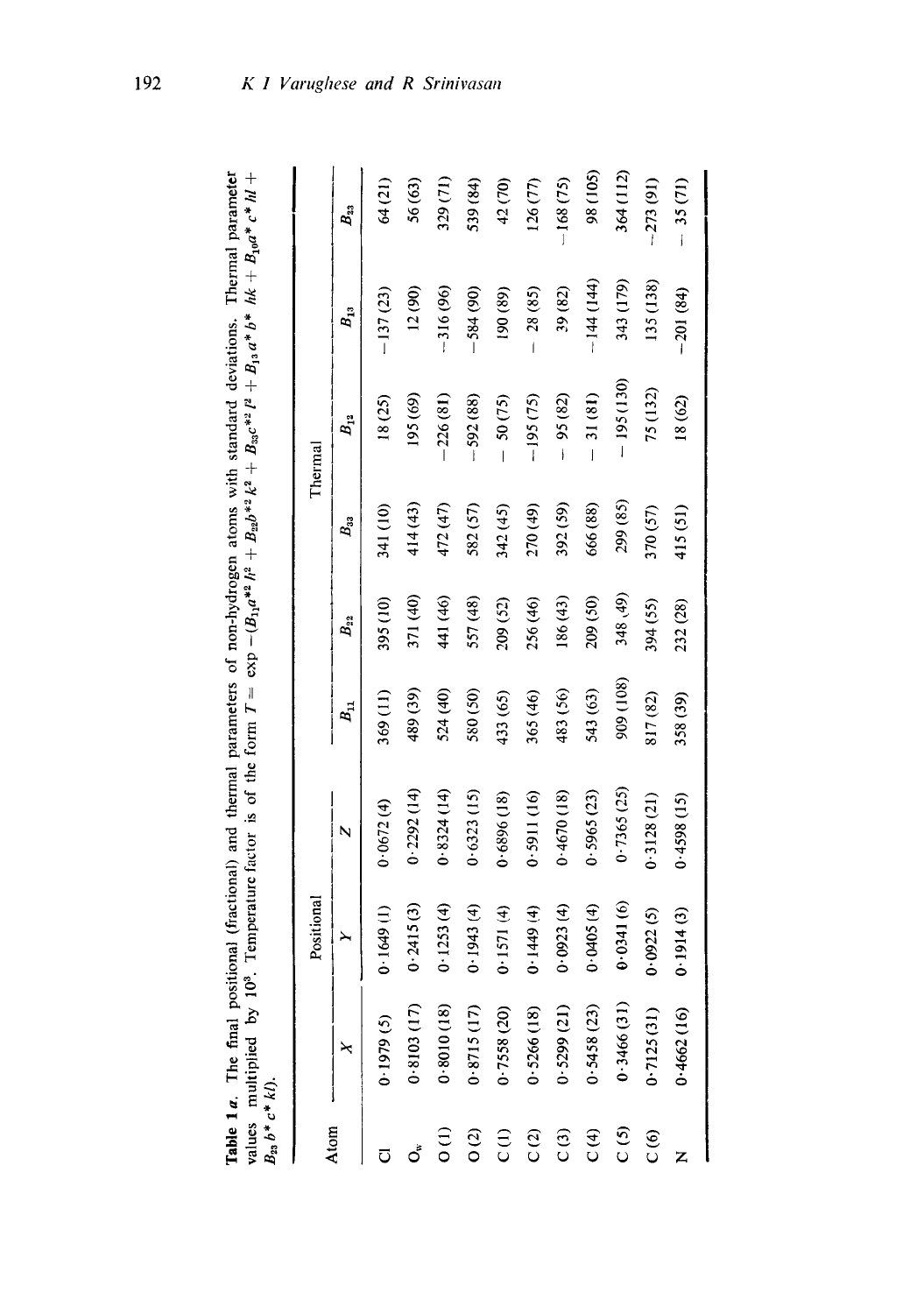be seen that the main difference between the two structures is in the rotational angles about  $C^{\alpha} - C^{\beta}$ . The  $X_{21}$  angle in form II is 60°5 (14) and the  $C^{\delta}$  atom is trans to  $C^{\gamma}$ .

# *4.3 Crystal packing and hydrogen bonding*

The packing of the structure viewed down the c axis is shown in figure 2. The structure is s,abilized by a three-dimensional net work of hydrogen bonds. The relevant hydrogen bond lengths and angles are given in table 2.

The hydroxyl oxygen  $O(1)$  donates the hydrogen attached to it to form a fairly strong hydrogen bond O (1)... Cl(V) (2.996 Å). The water oxygen  $O_{\nu}$ gets hydrogen bonded to C1 (iii) and CI (iv) and the hydrogen bond distances are  $3.152 \text{ Å}$  and  $3.163 \text{ Å}$  respectively. The water molecule accepts two protons in the direction of the lone pairs. The amino nitrogen N has four neighbours CI,  $Q_{\nu}$ ,  $Q_{\nu}$  (ii) and O (2) (ii) at distances of 3.185 Å, 2.847 Å, 2.853 Å and 2.945 Å respectively. The possibility of O (2) (ii) and  $O_\omega$  (ii) forming a bifurcated hydrogen bond was investigated. However the angles  $C(2)-N \ldots O(2)$  (ii) (155 $\cdot$ 0), H (8)-N ... O(2)(ii) (46 $\degree$ ) and the distance H (8)... O(2) (ii) of 2.37 Å are not within acceptable limits of hydrogen bond and hence N ... O (2) (ii) can be considered to be an ionic contact. The molecules are arranged in hydrogen bonded double layers perpendicular to the  $b$  axis. Between the doublet layers only Van der Waals forces exist, lntermolecular contacts between 1he side chains less than  $4.2 \text{ Å}$  were examined and there are no abnormal shor contacts.

| Atom  | Bonded to                                                                 | $\boldsymbol{X}$ | Y                | Z                | $B(A^2)$     |
|-------|---------------------------------------------------------------------------|------------------|------------------|------------------|--------------|
| H(I)  | C(2)                                                                      | 0.411            | 0.135            | 0.717            | 3.34         |
| H(2)  | C(3)                                                                      | 0.342<br>(0.375) | 0.088<br>(0.090) | 0.350<br>(0.382) | 3.02         |
| H(3)  | C(4)                                                                      | 0.572            | 0.013            | 0.506            | 2.50         |
| H(4)  | C(4)                                                                      | 0.717            | 0.042            | 0.689            | 2.50         |
| H(5)  | O(1)                                                                      | 0.972            | 0.139            | 0.892            | 4.92         |
| H(6)  | N                                                                         | 0.622<br>(0.587) | 0.194<br>(0.196) | 0.400<br>(0.358) | 2.00         |
| H(7)  | N                                                                         | 0.356<br>(0.317) | 0.181<br>(0.184) | 0.400<br>(0.395) | 2.00         |
| H(8)  | N                                                                         | (0.454)          | (0.225)          | (0.539)          | $2 \cdot 00$ |
| H(9)  | C(6)                                                                      | 0.911            | 0.083            | 0.381            | 5.92         |
| H(10) | C(6)                                                                      | (0.706)          | (0.055)          | (0.234)          | 5.92         |
| H(11) | C(6)                                                                      | 0.669            | 0.131            | 0.197            | 5.92         |
| H(12) | C(5)                                                                      | 0.200            | 0.050            | 0.639            | 6.22         |
| H(13) | C(5)                                                                      | (0.368)          | $(-0.002)$       | (0.821)          | 6.22         |
| H(14) | C(5)                                                                      | 0.322            | 0.075            | 0.833            | 6.22         |
| H(15) | $O_{\omega}$                                                              | 0.817            | 0.272            | 0.133            | 4.25         |
| H(16) | $O_{\boldsymbol{w}}$                                                      | 0.939            | 0.228            | 0.200            | $4 - 25$     |
|       | Values within the brackets correspond to geometrically assumed positions. |                  |                  |                  |              |

Tablè 1 b. Positional (fractional) parameters of hydrogen atoms and their peak heights as obtained from the difference electron density map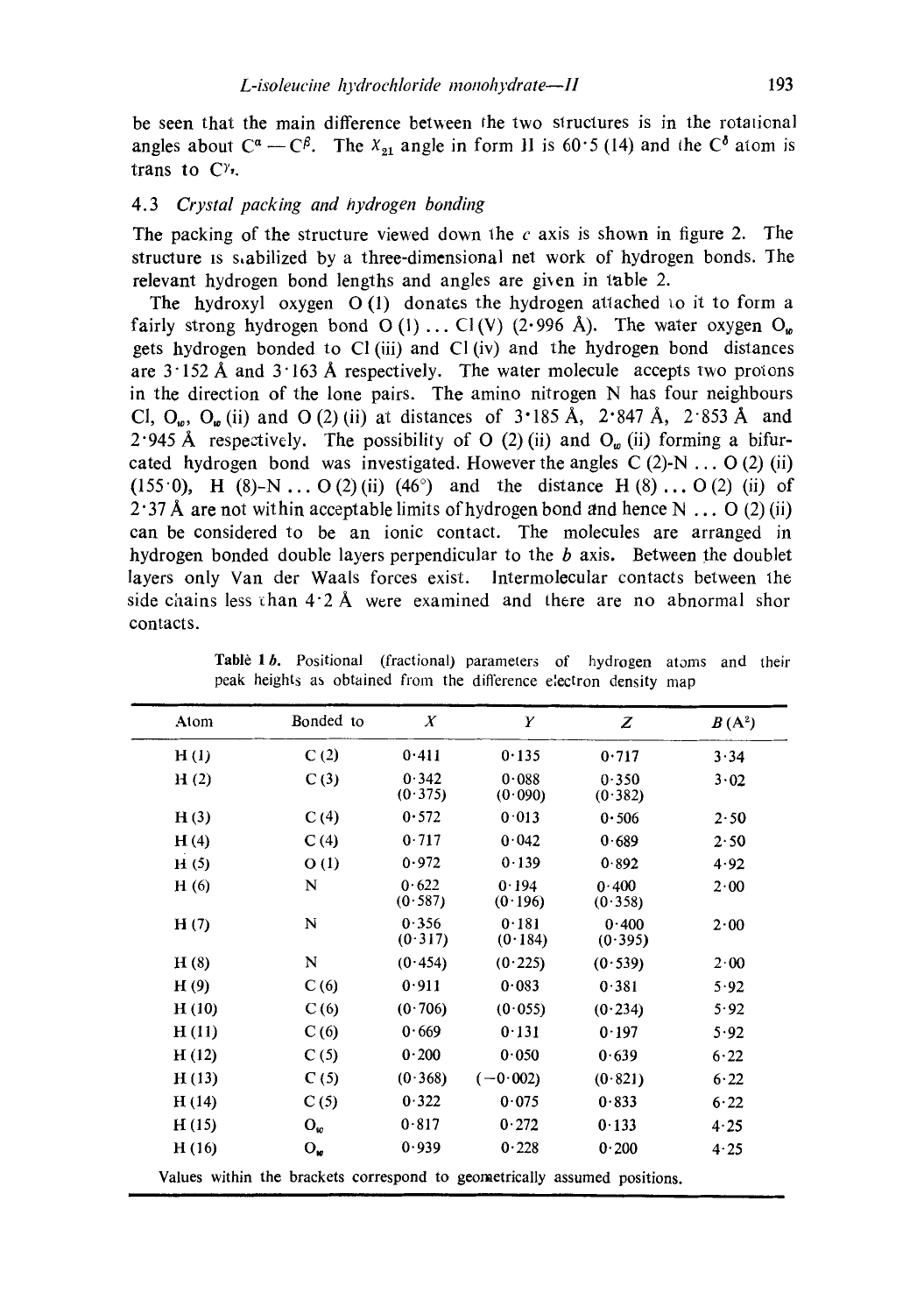

Figure 2. Packing diagram of the structure.

| Donor             | Acceptor                 | $D \cdots A$<br>(A) | $H \cdots A$<br>(A) | $D - \tilde{H} \cdots A$<br>(°) | $C-\ddot{D}\cdots A$<br>(°) | $H - D \cdots A$<br>(°) |
|-------------------|--------------------------|---------------------|---------------------|---------------------------------|-----------------------------|-------------------------|
| $C(2)$ -N-H $(7)$ | Cl                       | 3.185               | 2.49<br>(2.40)      | 144<br>(135)                    | 117.6                       | 27<br>(32)              |
| $C(2)-N-H(6)$     | O <sub>m</sub>           | 2.847               | 1.99<br>(1.94)      | 142<br>(149)                    | 119.8                       | 25<br>(2)               |
| $C(2)-N-H(8)$     | $O_w(II)$                | 2.853               | (1.98)              | (145)                           | 94.3                        | (24)                    |
| $C(2)$ -N-H $(8)$ | $O(2)$ <sup>*</sup> (II) | 2.954               | (2.37)              | (117)                           | 155.0                       | (46)                    |
| $OW-H(15)$        | Cl (III)                 | 3.152               | 2.19                | 159                             | $\ddot{\phantom{1}}$        | 14                      |
| $OW-H(16)$        | Cl (IV)                  | 3.163               | 2.36                | 157                             | $\bullet$ $\bullet$         | 17                      |
| $C(1)-O(1)-H(5)$  | Cl (V)                   | 2.996               | 1.90                | 161                             | $111-6$                     | 13                      |

Table 2. Hydrogen bond lengths and angles

Cl (III)-O<sub>w</sub>-Cl (IV) = 111-5.

Values within the brackets correspond to the geometrical positions of hydrogen.

\* Ionic contact.